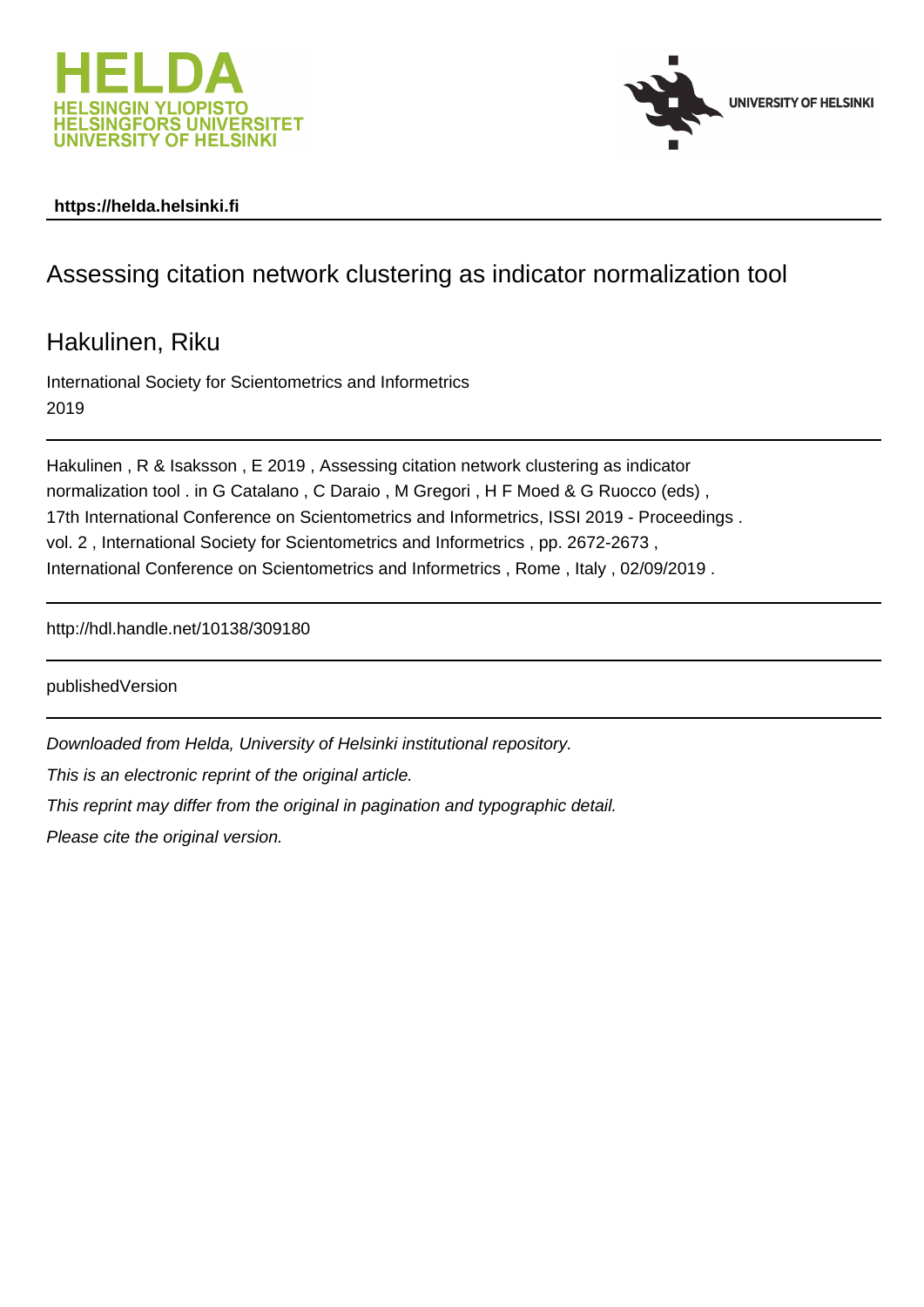## Assessing citation network clustering as indicator normalization tool

Riku Hakulinen<sup>1</sup> and Eva Isaksson<sup>2</sup>

*<sup>1</sup> Riku.Hakulinen@helsinki.fi, <sup>2</sup> Eva.Isaksson@helsinki.fi* University of Helsinki, Helsinki University Library, Research Services, PO Box 53, 00014 Helsinki (Finland)

#### **Introduction**

Attempts to use bibliometrics in assessing research performance requires a normalization procedure to cover publications from different fields. The classification behind this normalization has traditionally been broad categories based on scientific fields of journals. During recent years, due to the need for a more specific method, citation network clustering has been utilized to partition research output into (micro) research fields. Also, machine learning approaches with the aim of classifying publications based on their full text have emerged, but it seems that the time for these as a reliable basis for classification may not yet have come. In this work we study the effect of choosing a particular network clustering method on the bibliometric impact of University of Helsinki (UH).

The purpose of this effort is to test whether these clustering classifications that are network science wise perhaps coherent [Traag et al., 2019], produce also meaningful classifications, and to study how varying clustering methods and their parameters affect the UH results. We use publication data from several fields with different publication and citation practices and focus on testing Leiden and Louvain algorithms [Traag et al., 2019]. This results in statistics of classification robustness and, for example, a comparison of normalized citation scores (NCSs) for chosen sets of UH publications in varying clustering classifications. The NCSs here are produced by considering our dataset as the research publication output of the world.

#### **Dataset**

As a starting data we collected for this paper a set of 93.6 thousand publications from Web of Science, obtained through basic search 'Topic = Social science', limited to publication years 1990-2019. Citation counts from WoS were used in this work. A more comprehensive set of bibliographic data is collected for the poster from various sources including Scopus and Dimensions.

#### **Method**

Citation links are identified from bibliographic data and an undirected citation network is compiled from that as a list of publication index pairs. The

network is used as input in the clustering tool *RunNetworkClustering*, provided by CWTS through GitHub: CWTSLeiden/networkanalysis. Further work on the data and clustering results is done using the statistical software R and the networks are visualized with VOSviewer.

#### **Preliminary Tests**

#### *Algorithms*

At least three clustering methods are tested on our data: Leiden algorithm with Modularity and Louvain and Leiden algorithms with Constant Potts Model (CPM) as quality functions. First observation was that with the still modest network of about 42k nodes and 100k links from the 93.6k publications, it was not trivial to find a suitable value for the resolution parameter. We used 0.00015 in CPM and 0.7 in Modularity.

#### *Comparing NCSs*

We calculated MNCSs for the UH set of 182 publications in 33 (Le/Mod), 51 (Le/CPM) and 58 (Lo/CPM) clusters. We also tabulated a comparison of three sets of NCS values for an exemplifying set of six publications from 31 UH publications sharing a cluster in each clustering result.

#### *Themes within Clusters*

Characterization of a network cluster content can have terms from a broader category or field, like Web of Science categories, which we used in the first test to label (in all three clustering results) the cluster containing the mentioned 31 publications.

#### **Web of Science Categories as Label-sets**

All three clusters produced by the three algorithms (between 5k and 7k publications in each), containing the 31 UH publications had the following five categories as the most numerous covering about half of all category designations:

- [1] "Ecology"
- [2] "Environmental Sciences"
- [3] "Environmental Studies"
- [4] "Geography"
- [5] "Science & Technology"